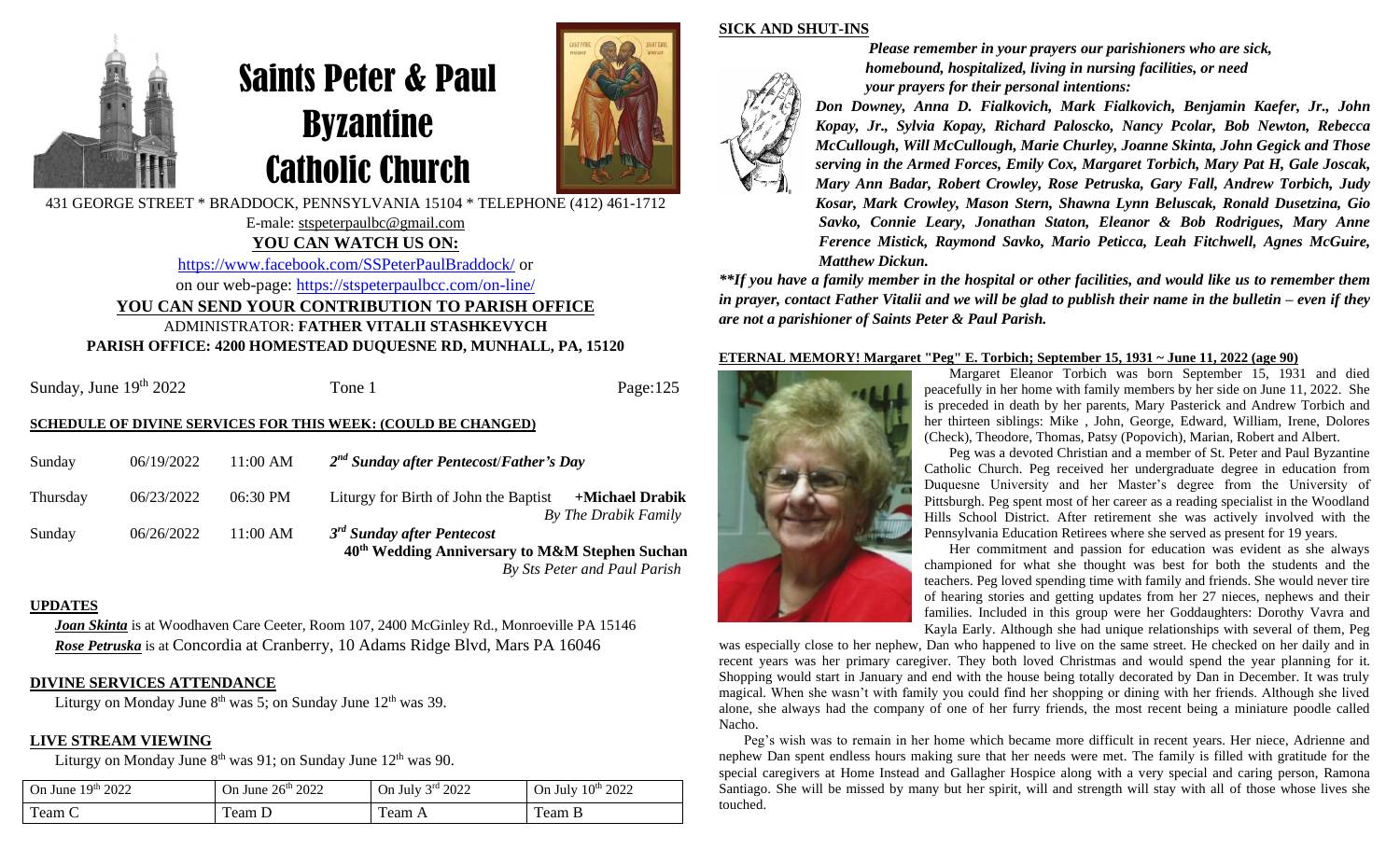# Church Mice





### **MARK YOUR CALENDAR: LITURGY ON JULY 17th WILL BE 9:00 AM**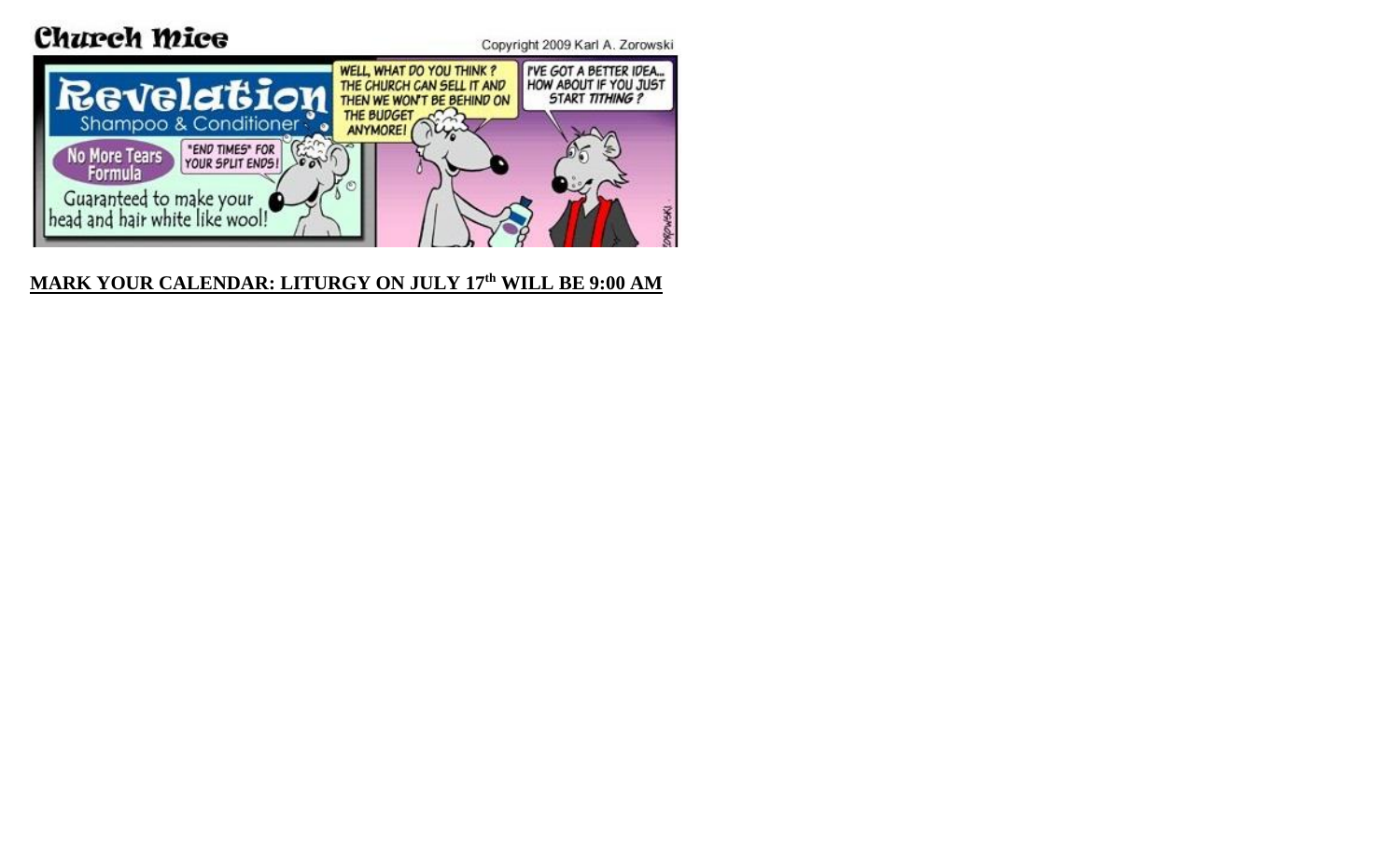#### **CANDLES FOR SOMEONE SPECIAL JUNE 5th 2022**

| Glady DelCorso       | For Good Health Sharon & Gary |
|----------------------|-------------------------------|
| Bobbi Vaccaro        | For Good Health               |
| <b>Roch Trankocy</b> | Special                       |
| <b>Myron Drabik</b>  | For Good Health               |
|                      | For Special Favor             |
| Myron Drabik         | For Good Health               |
|                      | For Special Favor             |
| Barbara Martin       | Special                       |
|                      |                               |

06/03 Jerry Spynda 06/03 Ronald & Wanda Hodoba 06/09 John Skinta 06/10 Stephen Krivda 06/27 Kimberly Krivda 06/27 Marlene Torbich 06/28 Jeremy Drabik

#### **CATHOLIC TEACHING,** THE SACRAMENTS OF HEALING

Through the sacraments of Christian initiation, man receives the new life of Christ. Now we carry this life "in earthen vessels," and it remains "hidden with Christ in God."1 We are still in our "earthly tent," subject to suffering, illness, and death.2 This new life as a child of God can be weakened and even lost by sin.

The Lord Jesus Christ, physician of our souls and bodies, who forgave the sins of the paralytic and restored him to bodily health,3 has willed that his Church continue, in the power of the Holy Spirit, his work of healing and salvation, even among her own members. This is the purpose of the two sacraments of healing: the sacrament of Penance and the sacrament of Anointing of the Sick.

THE SACRAMENT OF PENANCE AND RECONCILIATION

"Those who approach the sacrament of Penance obtain pardon from God's mercy for the offense committed against him, and are, at the same time, reconciled with the Church which they have wounded by their sins and which by charity, by example, and by prayer labors for their conversion."

CATECHISM OF THE CATHOLIC CHURCH

#### **FURNITURE MOVING PROJECT AT THE BYZANTINE CATHOLIC SEMINARY**: Our

Seminary in Pittsburgh is in need of some able-bodied individuals to help with some furniture moving on Saturday, July 2 beginning at 2 PM. Some hefty lifting up one or two flights of stairs can be expected. Workers will be offered dinner. If you can help, please contact (by June 28) Fr. Robert Pipta at rector@bcs.edu or 412-627-7892. Feel free to leave a spoken or text message with your name and contact information. Thank you.

#### **ADVISORY COMMITEE MEETINGS:**

July 25th 2022 at 6:30 pm at Church Social Hall October 24th 2022 at 6:30 pm at Church Social Hal

#### **JUNE BIRTHDAYS WEDDING ANNIVERSARIES**

06/05 Mary Keafer 06/28 Thomas & Shari Fialkovich

#### **CHURCH HISTORY;** *Twelfth Century*



#### *The West*

In Western Europe the great Cistercian monastic reform movement of the Benedictine Order (now known as the Trappists) arose. This movement's greatest representative, Bernard of Clairvaux (1090–1153), was an ascetical, mystical theologian and church activist of aristocratic background. He promoted the Second Crusade (of 1147), and theologically he fought against Peter Abelard (1079–1142), another important early Scholastic theologian and author of the famous Sic et Non. The Carthusian movement of intensely contemplative, semieremetic monasticism, founded in 1084 by Bruno, expanded rapidly in this era.

Together with the centralizing of Papal power and the victory of the Papacy over the secular rulers in the controversy over lay investiture, the 12th century also saw the rise of the Victorine school of Augustinian theology, led by Hugo (d. 1141) and Richard of Saint Victor (d. 1173). Another major Scholastic theologian, Peter Lombard (c. 1100–1160), wrote his very influential Sentences in the 1150s.

On the more popular level, the Waldensian movement arose in the 1170s, led by a merchant of Lyons named Valdes. This very energetic layman emphasized itinerant, Scripture-based lay preaching, voluntary poverty, and works of charity. The various Waldensian groups suffered various forms of persecution at the hands of the Roman Catholic Church during the succeeding centuries. Finally in the 16th century, most of them merged with various Protestant groups.

Also, the dualist heretical movement known as the Cathari arose in Germany around 1140, under the influence of Bogomilism from Eastern Europe. By around 1200 the Cathari had grown and spread to such an extent that they were the principal target of the Inquisition that was instituted in the early 13th century. In southern France these heretics were known as Albigensians.

In 1147, the Second Crusade was launched with the goal of winning back the Crusader Kingdom of Edessa which had fallen to the Muslims. Preached by Bernard of Clairvaux, this crusade was led by King Louis VII of France and Holy Roman Emperor Conrad III. These Crusaders further alienated the Byzantines by their uncouth behavior. At the same time, the Westerners had learned to hate the Greeks, considering them to be deceitful, and their Church heretical. The chronicler Odo of Deuil listed the various practices and beliefs of the Greek Christians now scorned by the Westerners, and he recorded their willingness to kill the Greeks as heretics. More and more, the Latins dreamed of seizing Constantinople for themselves, and they were urged to do so by some of their own clergy.

Meanwhile, the Greek Church's consternation at the extension of Papal claims was eloquently expressed in a letter by Archbishop Nicetas of Nicomedia written to Bishop Anselm of Havelberg, in Germany. **WE WELCOME YOU HOME!**



There are often people who have been raised as Byzantine Catholics and through the years have become separated from the Church. Perhaps, there has been someone in your family or your friends or your neighbors who was raised Byzantine Catholic, but no longer actively participates in a Parish. Please invite your friends or who used to be a member of our parish to come and enjoy again our parish family. Together we can accomplish everything. Sharing with one another always increases joy and

diminishes sorrow! With faith, hope, and love as we continue our journey together.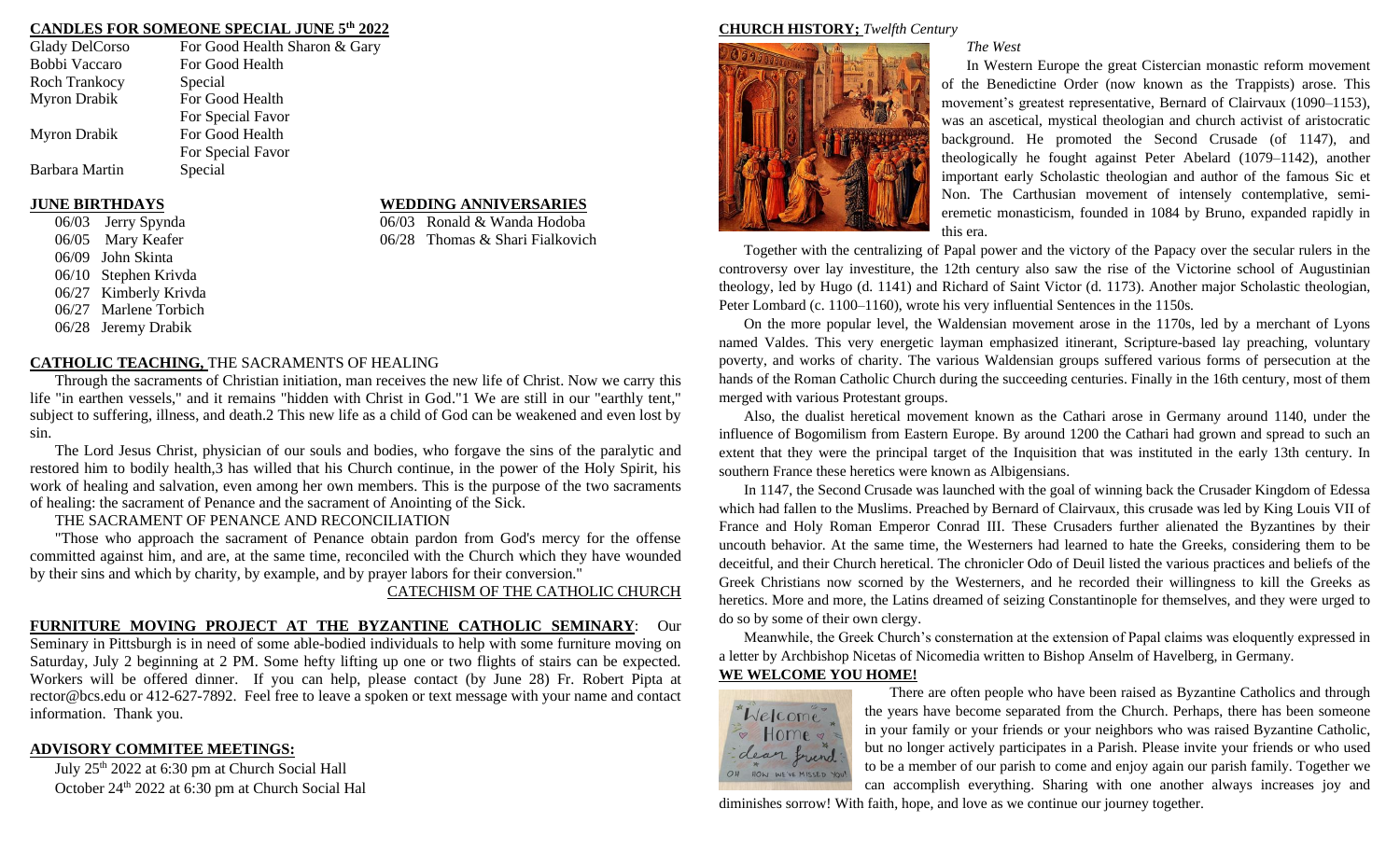



#### **2 ND SUNDAY AFTER PENTECOST**

Ш

In today's Gospel we hear our Lord say *"Follow Me and I will make you fishers of men."* Our Lord said this to call the apostles. This is not just the apostles' call but it is our own. What this statement says is that if we follow Jesus Christ we will bring men to Him.

Following Jesus Christ means that we are live our lives in the same manner that He lived His. That means that we are to be obedient to our Heavenly Father and take up the way of the cross. As our Lord said to His disciples: *"If any man will come after me, let him deny himself, and take up his cross, and follow me."*

It also means that we must be one as the Son is with His Father. In order for us to be one with God as the Father, the Son and the Holy Spirit are one we must be first be obedient to the will of God. Obedience to the will of God means that we must place God in charge of our lives. In other words, we must surrender our will to God's will. That is exactly what the apostles did when they forsook everything and followed Jesus.

To love God above all things is a difficult path to follow but, it is also a path of joy. This is because the path of the cross leads to the resurrection. Many people look at this path as without seeing the joy of the resurrection at its end. Saint Paul reminds us of this in his First Epistle to the Corinthians when he says *"For the preaching of the cross is to them that perish foolishness; but unto us which are saved it is the power of God."* What the cross leads to is restoration of lives to that which we were created to be by God. When this happens, we become changed. We are at peace with creation. Accepting the path of the cross is something we do voluntarily. While our Lord calls us to the path of salvation through the cross, He leaves us to choose between the path of salvation and the path of destruction.

If we have made the choice to follow Christ, then we will become fishers of men. This means that as fishermen cast their nets into the dark depths of the sea for a catch of fish so, will we with Christ and the Gospel catch men from the dark depths of this world. As fishers of men we will fulfill the Lord's command *"Go therefore, and teach all nations, baptizing them in the name of the Father, and of the Son, and of the Holy Spirit."*

All too often we abdicate this responsibility to someone else. If we do this then we must ask ourselves are we truly following Christ. The Gospel says "*Follow Me AND I will make you fishers of men."* One of the key ways that we are fishers of men is through the way we live our lives.

My dear brothers and sisters in Christ my prayer for you is that you may fight the good fight of faith following the way of the cross of Christ so that you may draw men into Christ's net through your profession of Him before men in the manner in which you live your lives.

#### *PROJECT'S UPDATE*

Later in June or early July, we will be having work done on our bell towers. The work will affect parking on George Street and likely will limit access to the street as well. We expect the work will take no more than one week. We hope it will not affect parking for Sunday liturgy

As soon as we have the exact dates and more details, we will share that with you. Also, we have alerted our neighbors about the work and the impact it will have on the street.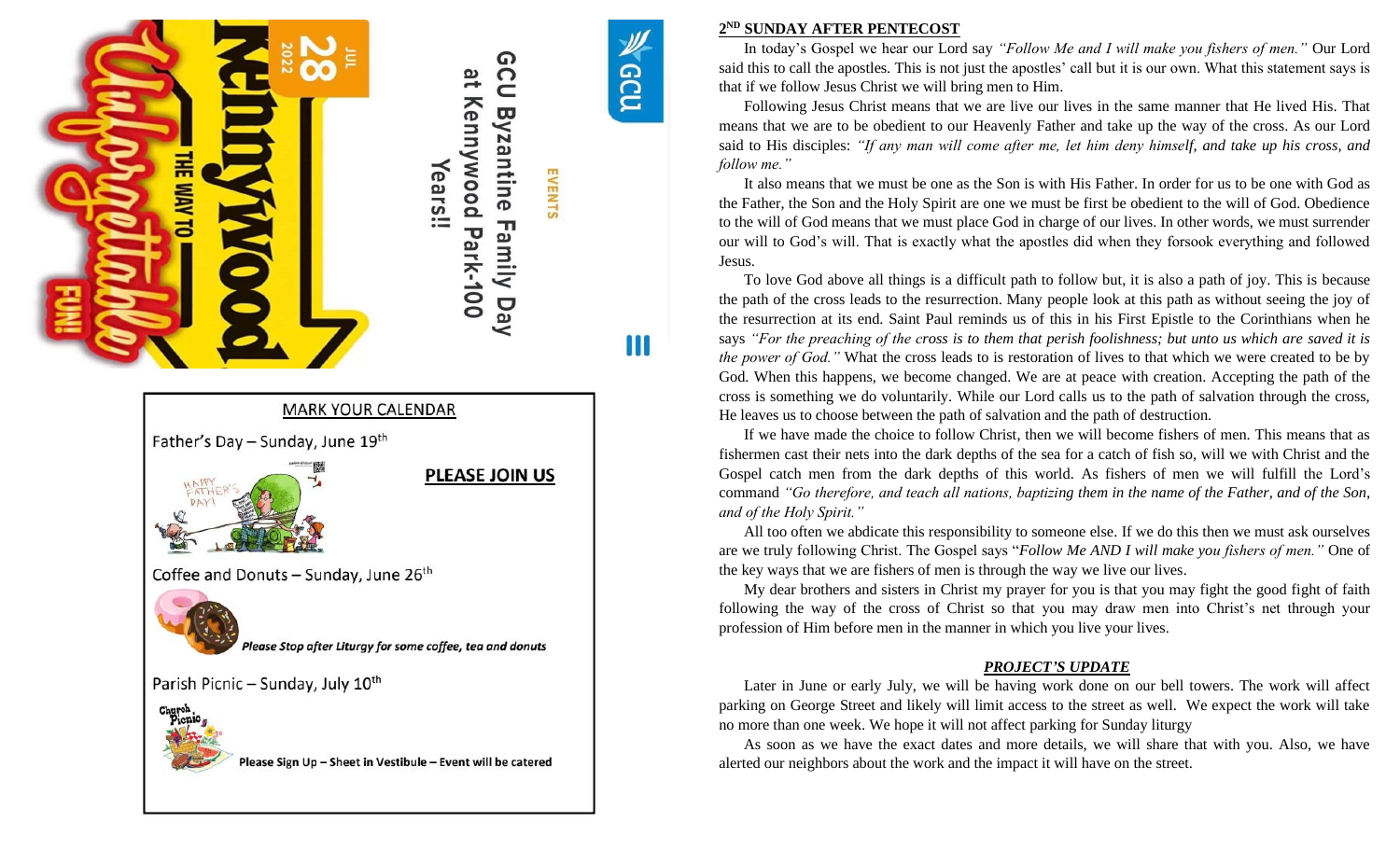|                      | Father's Day Candles                                          | Marie Bumba             | In Memory of Ray Bumba             |
|----------------------|---------------------------------------------------------------|-------------------------|------------------------------------|
| David Savko          | In Memory of Albert Savko                                     |                         | In Memory of Edward Kruszka        |
| Paula Smolak         | Special                                                       |                         | In Memory of Johhn Potemra         |
| <b>Audrey Schell</b> | In Memory of Kenneth Schell                                   | Barbara Martin          | Joseph Simchak                     |
|                      | In Memory of Michael Volcheck                                 | Kristin martin          | <b>Richard Martin</b>              |
|                      | In Memory of Howard Schell                                    | <b>Andrew Novotny</b>   | In Memory of Andrew Novotny        |
| Monica Gazzo         | In Honor of Dan Gazzo                                         |                         | In Memory of David Griffiths       |
|                      | In Memory of Mark Gazzo                                       | Marie Fitzgerald        | In Memory of John J Holub          |
|                      | In Memory of Philip Fall                                      |                         | In Memory of James F Fitzgerald    |
| Don Downey           | In Memory of Steve Liptak Sr                                  |                         | In Memory of John Whitehead Jr     |
|                      | In Memory of Donald Downey Sr                                 |                         | In Memory of John Holub Jr         |
|                      | In Memory of Andrew Dzama                                     |                         | In Honor of Jim Fitzgerald III     |
| Donna Torbich        | In Memory of John Torbich                                     | <b>Richard Trankocy</b> | Special                            |
|                      | In Memory of Smokey Torbich                                   | Anna Fialkovich         | In Memory of Michael E Fialkovich  |
|                      | In Memory of Jesse Matta                                      |                         | In Memory of Michael Fialkovich Jr |
|                      | In Honor of Daniel Torbich                                    |                         | In Memory of Rafael Carleo         |
|                      | In Honor of Thomas Torbich                                    | Vicki Vargo             | In Memory of Michael Vargo         |
|                      | In Honor of William Torbich                                   |                         | In Memory of Frank Meklas          |
|                      | In Honor of Andrew Torbich                                    |                         | In Honor of Mike Vargo             |
|                      | In Honor of Joseph Torbich                                    | Michael Fialkovich      | In Memory of Michael Fialkovich    |
| Mark Fialkovich      | In Memory of Clarence Fialkovich                              | <b>Beverly Ronallo</b>  | In Memory of Charles Thomas Sr     |
|                      | In Memory of Michael Fialkovich                               |                         | In Memory of Wayne Thomas          |
|                      | In Memory of Nikolas Gladis                                   |                         | In Honor of Jeremy Ronallo         |
|                      | In Honor of Nicholas Gladis Jr                                | Marcia Salada           | In Memory of John Salada           |
|                      | In Memory of Williwam A. Scanlon                              |                         | In Memory of Bob Harrison          |
|                      | In Memory of Willwiam D. Scanlon                              | <b>Joy Kovalycsik</b>   | In Memory of Andrew Kovalycsik     |
|                      | In Memory of Andrew Bogatay                                   |                         | In Memory of Michael Kovalycsik    |
|                      | In Memory of Joseph Wiesen                                    |                         | In Memory of John Kovalycsik       |
| Arleen Jama          | In Memory of John Jama                                        |                         | In Memory of Stephen Kovalycsik    |
| Gerard Fialkovih     | In Memory of Clarence Fialkovich                              |                         | In Memory of Andrew Kovalycsik     |
|                      |                                                               |                         | In Memory of John Sovich           |
|                      | In Memory of Vincent DelCorso                                 |                         | In Memory of John Warchol          |
| <b>Myron Drabik</b>  | In Memory of Michael Drabik Sr                                |                         | In Memory of Donald Popowich       |
|                      | In Memory of Michael Drabik Jr<br>In Memory of Stephen Drabik | Dolores Tomko           | In Memory of Michael Tomko Sr      |
|                      | In Memory of Adam Charas                                      |                         | In Memory of Michael Tomko         |
|                      | Michael Bellock                                               |                         | In Memory of John Pulit            |
|                      |                                                               |                         | In Memory of Martin Pulit          |
|                      | In Memory of William Trisch                                   |                         | In Memory of John Chassar          |
|                      | In Memory of Joe Cinciripini                                  |                         | In Memory of Jon Dzuro             |
|                      | In Honor of Jeremy Drabik                                     | Mary Mistick            | In Memory of Stephen Ference       |
| Mary Kaefer          | In Memory of Ben Kaefer                                       | Kennedy                 | In Honor of Rich Trankocy          |
|                      | In Memory of Mike Boras                                       |                         | In Memory of John Trankocy         |
|                      | In Memory of Al Andrascik                                     |                         | In Honor of Steve Kennedy          |
|                      | In Memory of Ben Kaefer Sr                                    |                         | In Memory of Joseph DelleDonne     |
|                      | In Memory of Joe Boros                                        | John Fisher             | In Memory of Joseph Fisher         |
|                      | <b>Chuck Boros</b>                                            | Rob Kennedy             | In Memory of Will Kennedy          |
|                      | Joe Andrascik                                                 | Cathy Savko             | in Memory of Charles E Lang        |
|                      | John Boros                                                    |                         |                                    |